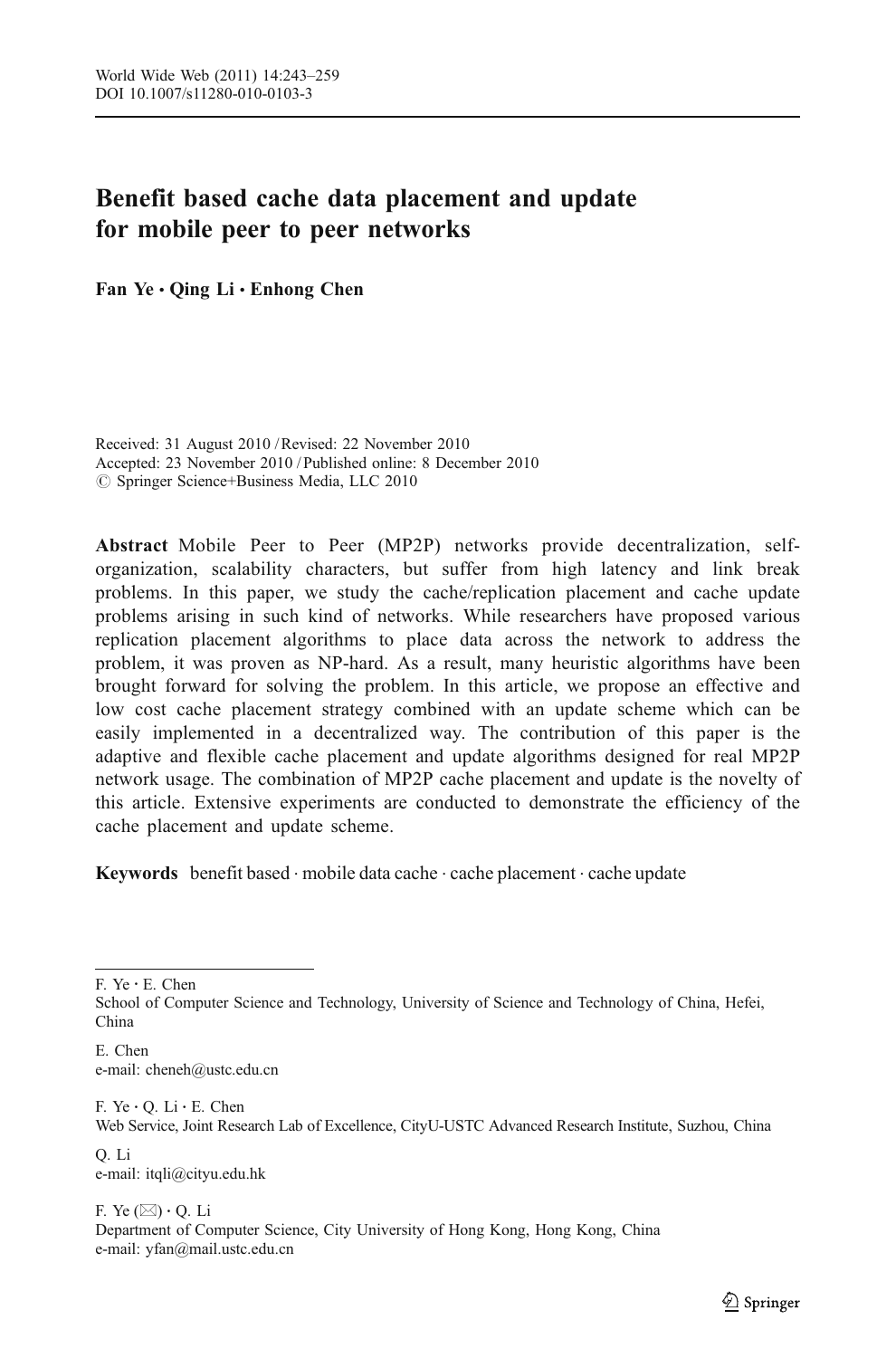### 1 Introduction

The recent years have witnessed a rapid development of mobile computing and wireless communication technologies. Mobile Peer to Peer (MP2P) network is a very popular kind of network composed of small computing devices with wireless interfaces; the devices can be notepad or even embedded processors such as sensors. From the physical layer's aspect, a MP2P network can be regarded as an ad hoc network supporting multi-hop routing. Every node can conduct package forwarding, package cache and so on. Our research emphasis is different from those on conventional ad hoc networks, as we are more concerned with such aspects as efficient data access, data sharing which are more related to the application layer's service provision. More specifically, in this paper, we concentrate on the issues of optimally placing cache and effective update support, aiming to demonstrate the relationship and mutual promotion of these two techniques in a MP2P network.

There are two reasons to study optimal placement of caches in a MP2P network: Firstly, a MP2P network is a multi-hop wireless network for sharing data among remote nodes, and multi-hop access of information (e.g., multi-data items) typically occurs via multi-hop routing; obviously, the overall cost of data access can be greatly reduced through caching relevant data on the relay nodes. Secondly, a MP2P network is generally resource constrained in terms of channel bandwidth and battery power of the nodes. Caching can help reduce communication cost, resulting in possible bandwidth and battery energy savings. This paper thus takes the stance of cooperative cache of multi-data items in a MP2P network.

Let's consider a popular application of multimedia data sharing as an example. Suppose there are multiple multimedia files (each multimedia file is segmented when it is too large) to be shared among a number of mobile nodes in a MP2P network, and one node can only keep certain number of segments in it. Each node can, however, access all the segments from the entire cache space in the network. The problem of how and where to cache the segments in the network becomes a relevant and challenging issue for efficient data sharing. In such a MP2P network, each mobile node can act as both a server and client. When acting as a client, the mobile node wishes to access the required items at a given frequency. When acting as a server, the mobile node carefully chooses multimedia segments/file to cache in its limited memory so as to help minimize the overall access cost. In contrast to the mobile proxy cache problem on base stations, where proxy cache stations are statically linked together via optical fiber/copper wire and have adequate space to cooperatively store huge amount of data, mobile devices in a MP2P network can, however, only temporarily form an adaptive network to cooperatively share a limited quantity of data. Heuristic strategies to select suitable data items to cache at each mobile node are thus needed.

In this article, we present an effective and low cost cache placement and update scheme for MP2P networks, which can be easily implemented in a distributed manner. The rest of the paper organization is as follows. In Section [2](#page-2-0) we review the relevant work on data replication placement and cache placement. Section [3](#page-3-0) formulates the cache placement problem formally. In Section [4](#page-5-0), a number of cache placement algorithms are introduced. Section [5](#page-8-0) discusses the relationship between, and necessity of supporting cache placement and cache update in a single scheme. In Section [6,](#page-10-0) several simulation studies are conducted to evaluate the efficiency of our proposed cache replacement and update scheme. Finally, Section [7](#page-15-0) concludes the paper with a few further research directions.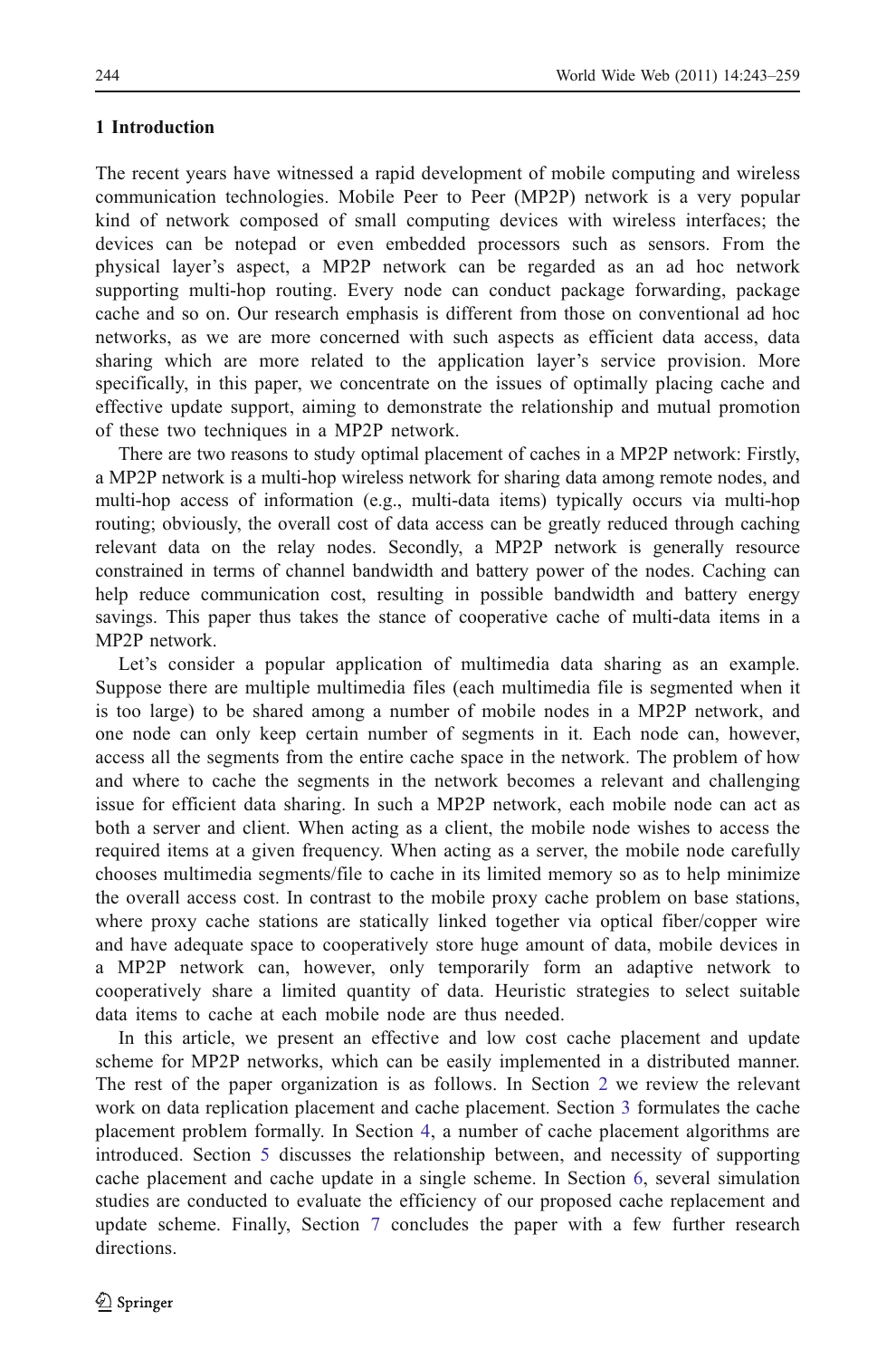### <span id="page-2-0"></span>2 Related work

Cache placement in a MP2P network is similar to the well-known facility location problem and k-median problem, and quite a few papers in the literature have tackled these two problems. In this section, we review the existing work on addressing the more general cache placement problem from two different aspects.

## 2.1 Single data item placement

## 2.1.1 In general graph

Placement of single data items in a general graph can be described by the facility location problem and the k-median problem; the latter two problems have been widely studied in graph theory. In the facility location problem, the total cost is the sum of the total access cost and the setting up cost of a cache on a node, without the constraint of the number of nodes being selected. In the k-median problem, at most k nodes can be selected as cache nodes. Both problems are NP-hard [[12](#page-16-0)] and many constant-factor approximation algorithms have been proposed for these two problems [[1](#page-15-0), [4](#page-15-0), [5,](#page-15-0) [8](#page-16-0)]. A detailed account of many different kinds of topologies such as line, ring network to place cache has been given in [\[2](#page-15-0)].

## 2.1.2 In tree graph

Several papers have focused on devising effective algorithms for the location problem on a tree topology. All these works consider single data item placement on a tree network topology. In such a kind of topology, the problem can be solved in polynomial time. In [[14](#page-16-0)], optimal polynomial algorithms are developed based on dynamic programming for the k-median problem in both undirected and directed trees. [\[7](#page-16-0)] devised a cost model involving reads, writes and storage. In [[17](#page-16-0)], a distributed placement algorithm for sensor networks to reduce the total power consumption is developed.

## 2.1.3 Greedy placement algorithm for single data

The Reverse Greedy algorithm (RGREEDY) for the k-median problem is a typical single data cache placement problem. It works as follows: the algorithm starts by placing facilities on all nodes. At each step, it removes a facility to minimize the total distance to the remaining facilities. It stops when k facilities remain. Our Global Benefit Based Cache Placement is quite the same as such greedy method.

### 2.2 Multiple data items placement

Baev and Rajaraman [[2](#page-15-0)] have studied the hardness of approximate solution for multiple data placement in arbitrary network. It is shown that the data placement problem with uniform length multiple data object is MAXSNP-hard, and they have come up with a 20.5 approximation algorithm for the cache placement problem. Tang et al. [\[15](#page-16-0)] proposed a benefit based cache placement algorithm and gave a distributed algorithm for the cache placement in ad hoc networks. Petrank and Rawitz [\[13\]](#page-16-0) also described the hardness of multiple cache placement/update. Most of the current works on multiple cache data placement focus on adaptive/distributed algorithm without many rigorous mathematic analyses due to the hardness of the problem.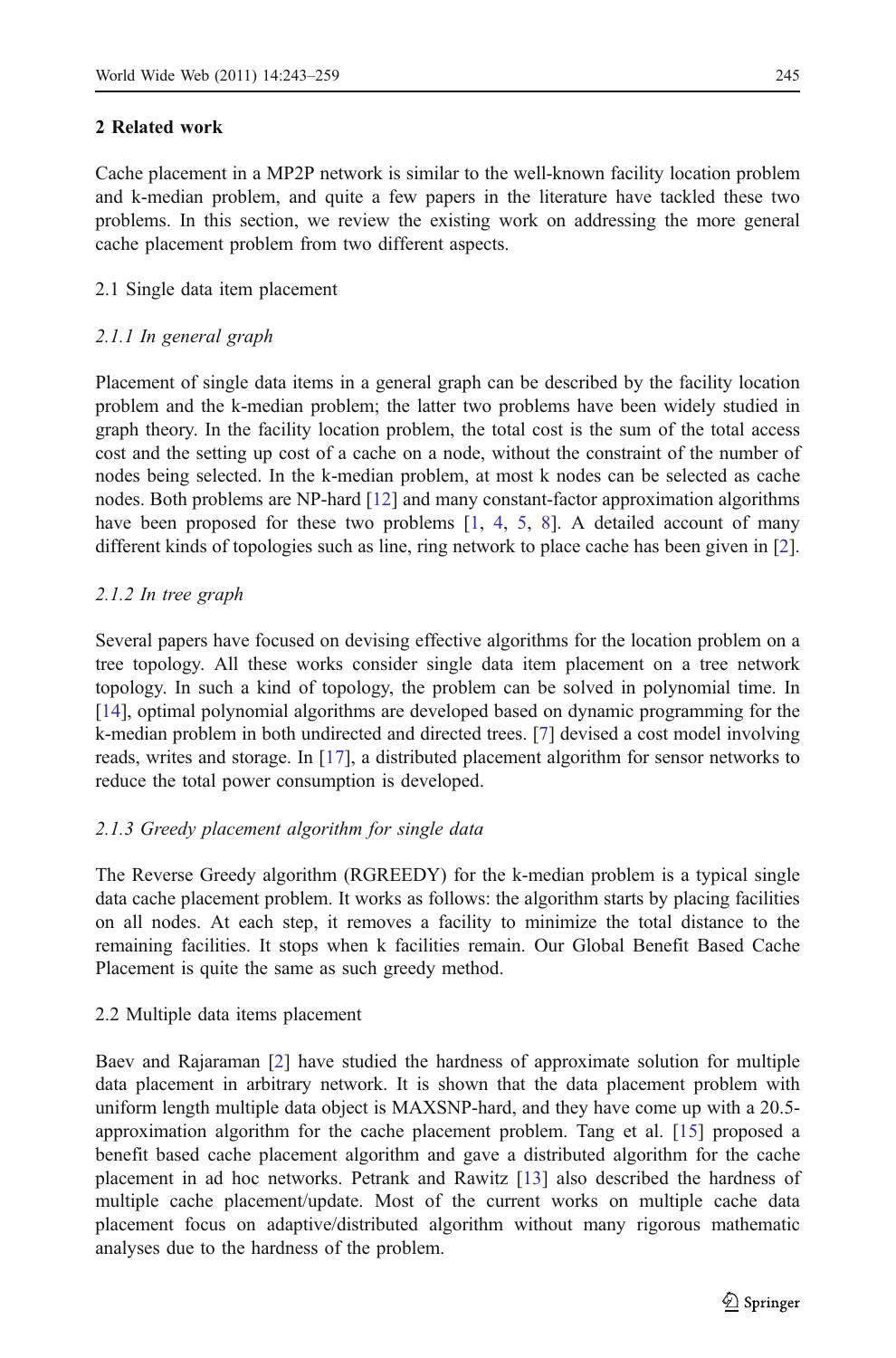## <span id="page-3-0"></span>2.3 Cache update

Meanwhile, cache update/replacement has also been widely studied with multi-data items. Hara [[6](#page-16-0)] gave three adaptive replica allocation methods based on access frequency from mobile hosts to each data item and the status of the network connection. Another cooperative cache algorithm named as Hybrid Cache was proposed for ad hoc networks based on the notions of Cache Data and Cache Path [\[17\]](#page-16-0). Cache update for heterogeneous nodes is investigated in [[16](#page-16-0)]. Cache update with energy metric is studied in [[9\]](#page-16-0). However, few works have considered combining cache update and cache placement together. In this article, we advocate to use the two methods as an integral scheme to conduct cache in a MP2P network. There are also related problems including prediction, synchronization and multi-server support that need to be considered [[3,](#page-15-0) [10,](#page-16-0) [11](#page-16-0)].

## 3 Cache placement: problem formulation

## 3.1 MP2P network scenario

A typical scenario of a MP2P network is shown as Figure 1. In particular, we assume that there are multiple nodes (mobile hosts) in the network  $N$ , and each mobile host,  $m_i$ , has a unique identifier, i.e.,  $M = \{m_1, m_2, \ldots, m_{NumClient}\}\$ , where *NumClient* is the total number of mobile devices in the network environment. Each mobile device is equipped with two wireless network interface cards: one is dedicated to communicate with the center server (e.g. Mobile Support Station), and the other one is devoted to communicate with the neighbor nodes to form the MP2P network.

## 3.2 Cache placement scenario

The scenario of a special placement on a mobile network is shown in Figure [2](#page-4-0). The network is composed by 6 nodes and the total number of cached data placed is 6. Data block  $D_i$  stand for

Figure 1 Typical MP2P network environment.

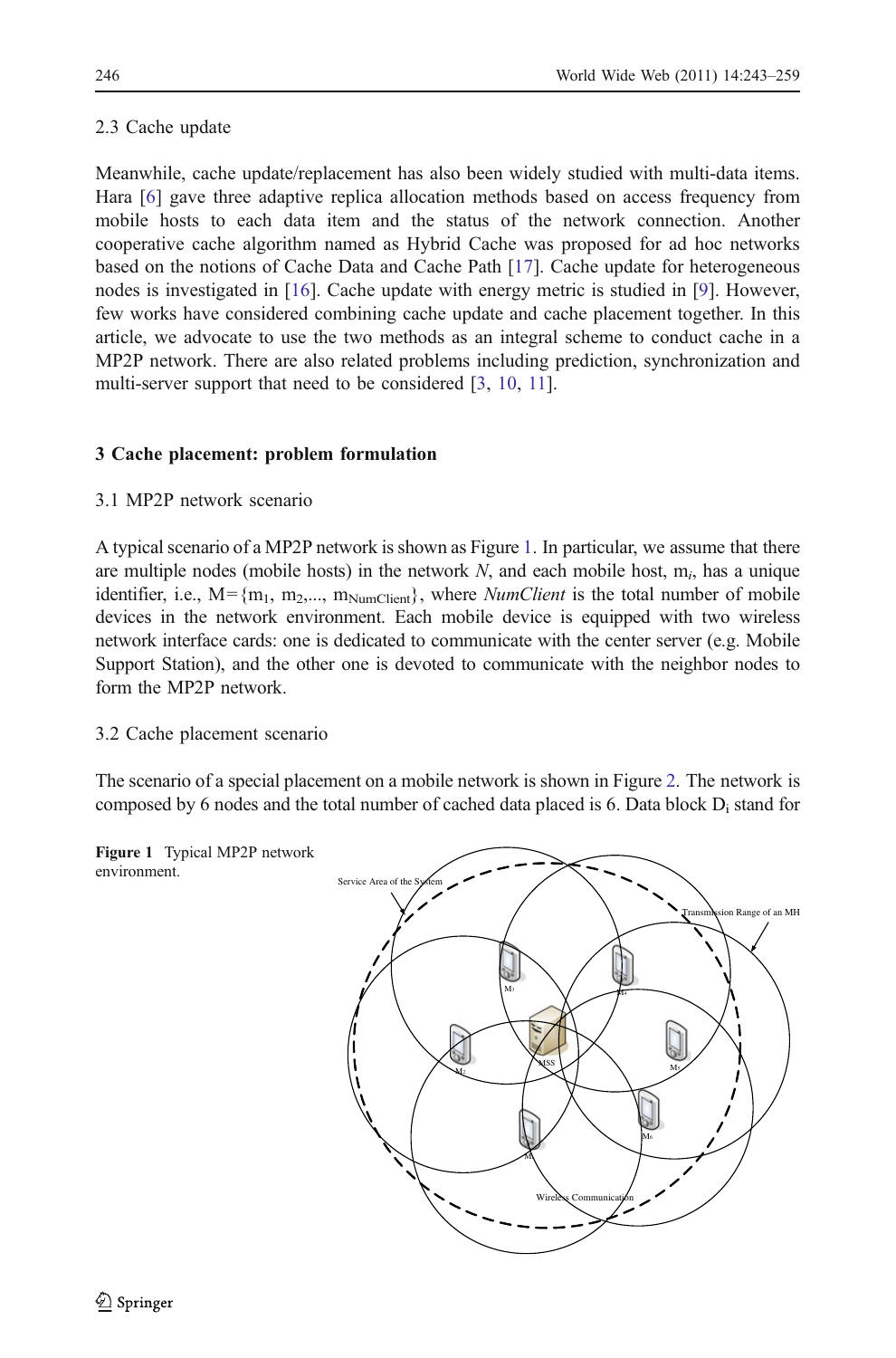<span id="page-4-0"></span>

data blocks which are cached on mobile nodes, and  $M_i$  stands for the mobile nodes in the distributed MP2P network. Every node has a maximum cache space is 3 data blocks. In this placement scenario, the total cache space is 3 times of the total requested data, for efficiency purpose, we can see every data block can be found in the cache (from  $D_1$  to  $D_6$ )

### 3.3 Problem formulation

We suppose  $\Sigma$  to be a collection of multimedia segments (assuming each multimedia file is divided into several segments) for all the nodes to cache. For each pair of nodes  $i$  and  $j$ , let  $cost(i,j)$  denote the cost of transmitting a unit-length message between these two nodes. We assume that the cost function defines a metric space (that is, it is nonnegative, symmetric and satisfies the triangle inequality). Each node  $i$ , which may act as both a client and a server, has capacity *csize(i)* of space available for storing some parts of the multimedia files in  $\Sigma$ . The mobile nodes in the network  $N$  may periodically issue access requests for the multimedia files, the rate of which is given by the demand function d. For each node i and file segment f,  $d(i,f)$  represents the frequency of node i accessing f in a special period of time.

A placement P is a function  $N\rightarrow 2^{\sum}$  that yields, for each node, the set of multimedia segments to be stored in that node. For a placement to be valid, the sum of the lengths of the multimedia segments stored at any node must not exceed the capacity of the node.

For each node i and multimedia segment f, the demand-weighted cost of accessing f equals to  $d(i,f)^*c(i,j)^*length(f)$ , where j is the node nearest to i which has a copy of f, length(f) is the length of the multimedia segment f, and  $c(i,j)$  is defined as the total time delay between nodes i and *i* for transmitting a unit data. Then, the total cost of a placement can be given by the sum, taken over all the nodes and all the data, of  $d(i,j)^*c(i,j)^*length(j)$  in a special time range. Then the multimedia data placement problem can be expressed as an integer program problem below:

$$
\min \sum_{f} \sum_{i} d(i, f) c(i, j) \text{length}(f) y_j^f x_{ij}
$$
\n
$$
s.t. \sum_{j} x_{ij} \ge 1 \qquad \forall i
$$
\n
$$
\sum_{f} y_j^f \text{length}(f) \le u_j
$$
\n
$$
x_{ij} \in \{0, 1\}, y_j^f \in \{0, 1\}
$$
\n
$$
\text{length}(f) > 0
$$
\n(1)

 $\bigcirc$  Springer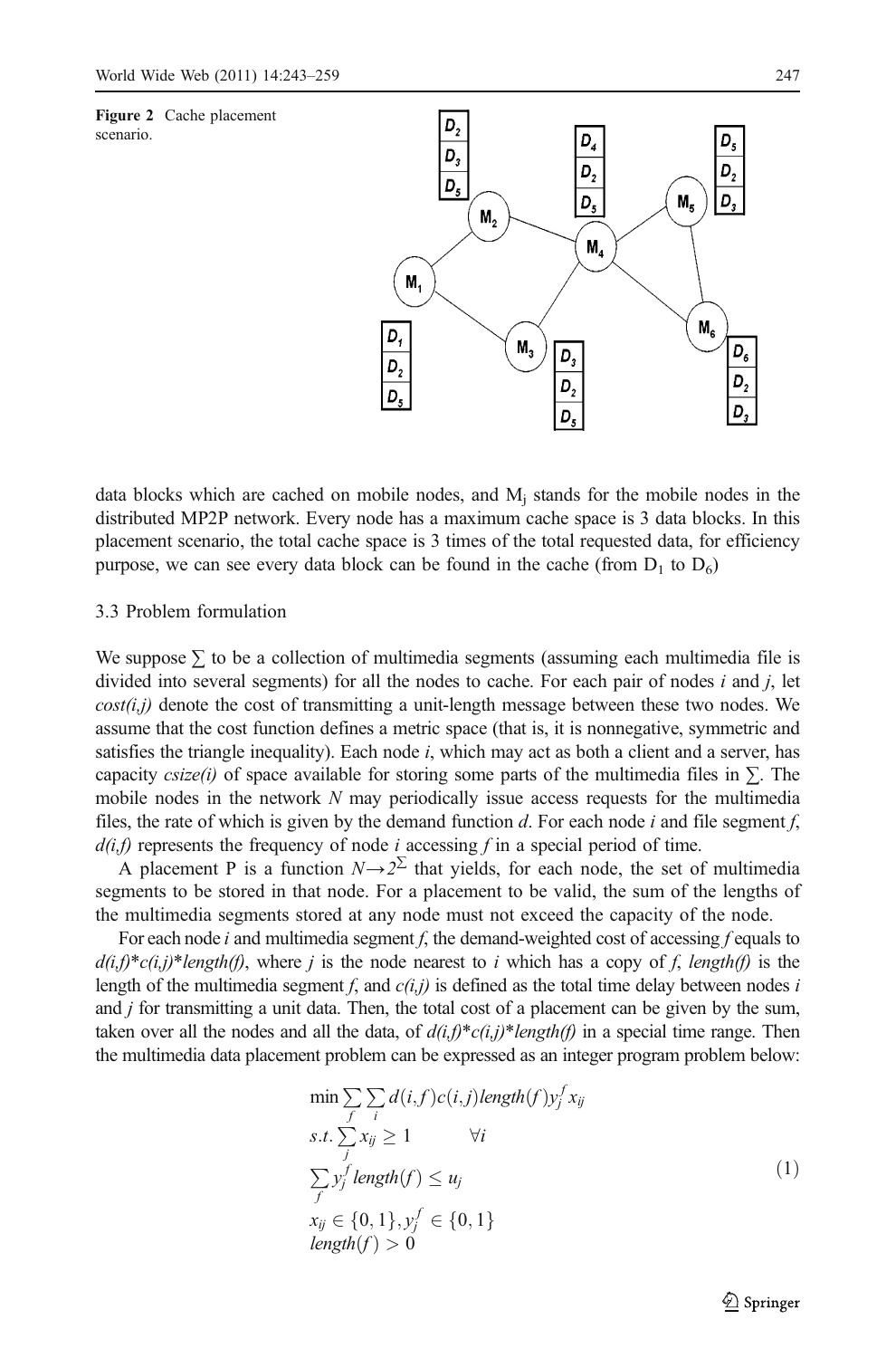<span id="page-5-0"></span>Here  $x_{ii}$  indicates if the request of f by client i is mapped to a cache node j; the sum of  $x_{ii}$ indicates that at least a cache node  $j$  will be able to satisfy the request from node  $i$ . The sum of variable  $y_j^f$  tests if all the file segments f stored in client j have reached to the limit of j's capacity  $u_j$ .

### 4 Placement algorithms

4.1 Global benefit based cache placement (GBCP)

Motivated by [[2\]](#page-15-0), we first present the Global Benefit based Cache Placement (GBCP) as an alternative solution. The GBCP algorithm is given below. The relevant parameters used include: Γ, which denotes the set of nodes that have been selected for cache placement, and τ(G,Γ) representing the total access cost. Then the benefit  $\beta(A_{ij}, \Gamma)$  is defined as follows:

$$
\beta(A_{ij},\Gamma)=\tau(G,\Gamma)-\tau(G,\Gamma\cup A_{ij})
$$
\n(2)

where  $A_{ii}$  indicates that cache *i* is placed in node *i*. The detailed placement process is given as follows:

### **Algorithm GLOBAL-BENEFIT-BASED MULTIDATA-CACHE-PLACEMENT**

*Input: Network G=(V,E), nonnegative edge costs c, nodes' data demands h: V*  $\rightarrow \Sigma$ *, where*  $\Sigma$  *is the* 

*collection of multimedia file segments (i.e., for each node i in V, the function h puts Ui data files into the cache space of node i, where Ui denotes the capacity of node i).* 

*Output:*  $\Gamma$ 

 $\Gamma \leftarrow \Phi$ :

2 *while (there are still nodes with empty cache)* 

3 *let*  $A_{ij}$  be the variable which leads to the maximum benefit  $\beta(A_{ij}, \Gamma)$  ,  $\Gamma \leftarrow \Gamma \cup A_{ij}$ ;

4 *put the data block j into node i s cache* 

# $\mathcal{A}$ **Leorithm**  $\mathcal{B}(A_{ij}, \Gamma)$  **-CALCULATION**

1 *for a multimedia segment j put in the cache of node i* 

2 *for each data request, let HN be the total Hop Count to transmit a required multimedia file,* 

*RN be the total Request Number, and the cost of each data request be:* <sup>1</sup>  $\sum_{i=1}^{\infty}$ <sup>*w*<sub>i</sub></sup> *w m*, where  $W_i$  *is each hop s delay* 

$$
\tau(G,\Gamma \bigcup A_{ij}) \leftarrow \sum_{j=1}^{RN} \sum_{i=1}^{HN} w_i;
$$

*HN*

3 *calculate the total access cost as:* 

4 *calculate benefit*  $\beta(A_{ij}, \Gamma)$  *according to formula (2)*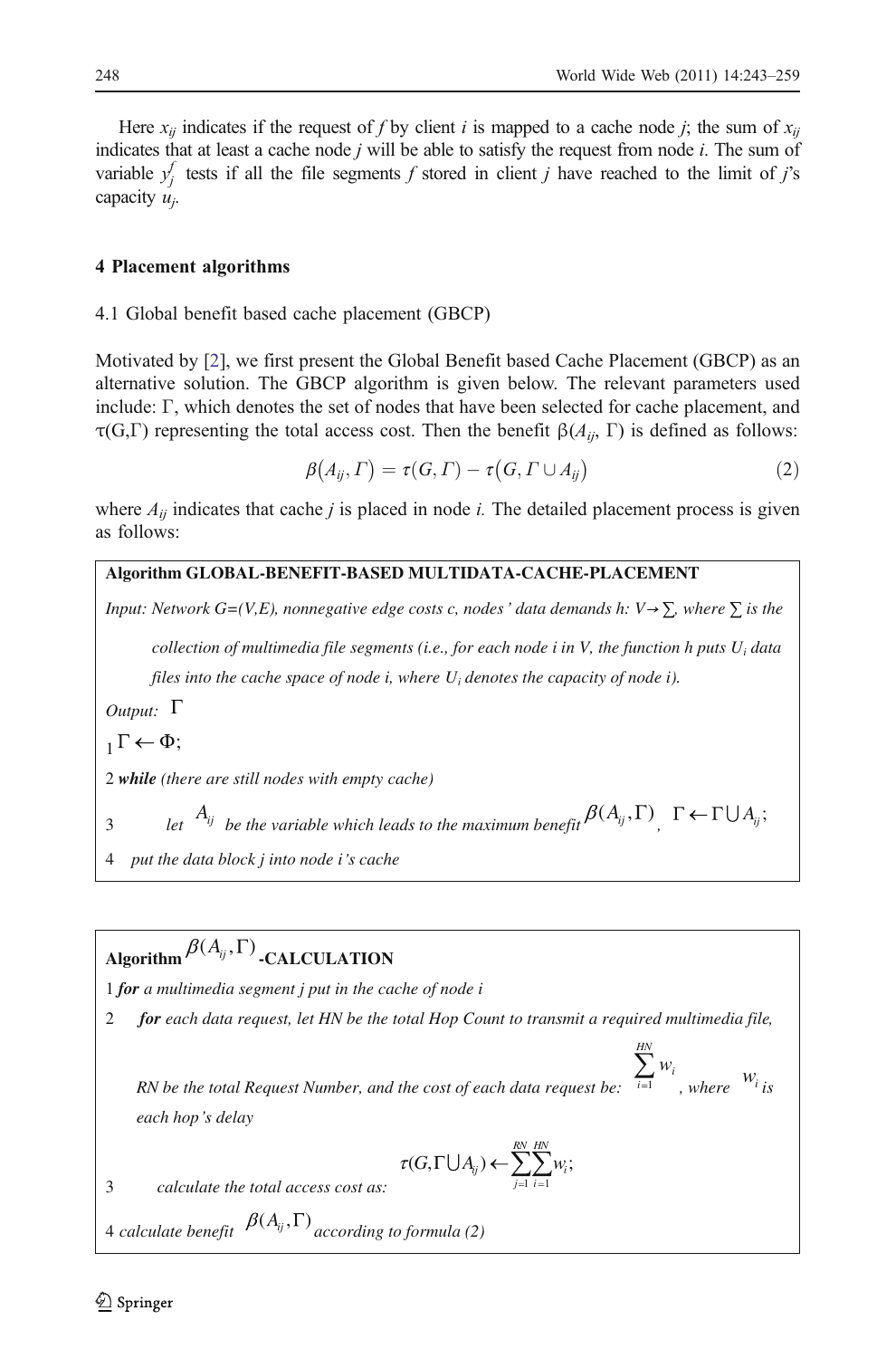### <span id="page-6-0"></span>4.2 Random placement (RAND)

As a baseline case, the random placement (RAND) strategy places the multimedia segments to cache randomly, and only ensures that each node does not contain the same data segments already in it.

## 4.3 Distributed cache placement scheme

In addition to the Global Benefit base Cache Placement (GBCP) scheme using the global information, we further introduce a Local Benefit based Cache Placement (LBCP) scheme for "benefit calculation" that only uses the placement information of the nearby neighbors in the MP2P network, along with a Clustering Based Cache Placement (CBCP) scheme.

### 4.3.1 Local benefit based cache placement (LBCP)

LBCP can be viewed as the distributed version for implementing GBCP. Different from GBCP, we calculate the benefit not through global nodes, but only with  $t$  hop neighbors' information. The parameter  $t$  is calculated based on the neighbor nodes in the network. By flooding a message to t hop neighbors, the (local) benefit of accessing the cached data is calculated by just involving these neighbors, as shown in formula (3) below:

$$
conflict = \sum_{i=1}^{num} r^* \frac{1}{hop_i}
$$
\n(3)

Then, the benefit can simply be calculated as:

$$
benefit = 1/conflict
$$
\n(4)

The parameter *num* in formula (3) is the number of the nodes which contain the same data as the current node, and  $hop<sub>i</sub>$  is the minimum hop count between nodes i and the current node; r is a coefficient, and  $1/hop$  means that if two nodes have a larger hop count, the conflict of their cached data (i.e., with identical data files) is smaller. The process is described as below:

## **Algorithm LOCAL-BENEFIT-BASED MULTIDATA-CACHE-PLACEMENT Algorithm LOCAL-BENEFIT-BASED MULTIDATA-CACHE-PLACEMENT**

Input: Network G=(V,E), nonnegative edge costs c, nodes ' data demands h:  $V \rightarrow \sum$ , where  $\sum$  is the collection of file segments.<br>Output: a placement  $\Gamma$ 

*collection of file segments.* 

*Output: a placement* 

1*for each node who has empty space for placement* 1*for each node who has empty space for placement*

2 *while (there are still nodes with empty cache)*  2 *while (there are still nodes with empty cache)* 

3 *send message to its neighbor to exchange the data information in other nodes,*  3 *send message to its neighbor to exchange the data information in other nodes,* 

*and the nodes should no more than t hop and the nodes should no more than t hop* 

4 *use formula (3) and (4) to place cache data*  4 *use formula (3) and (4) to place cache data*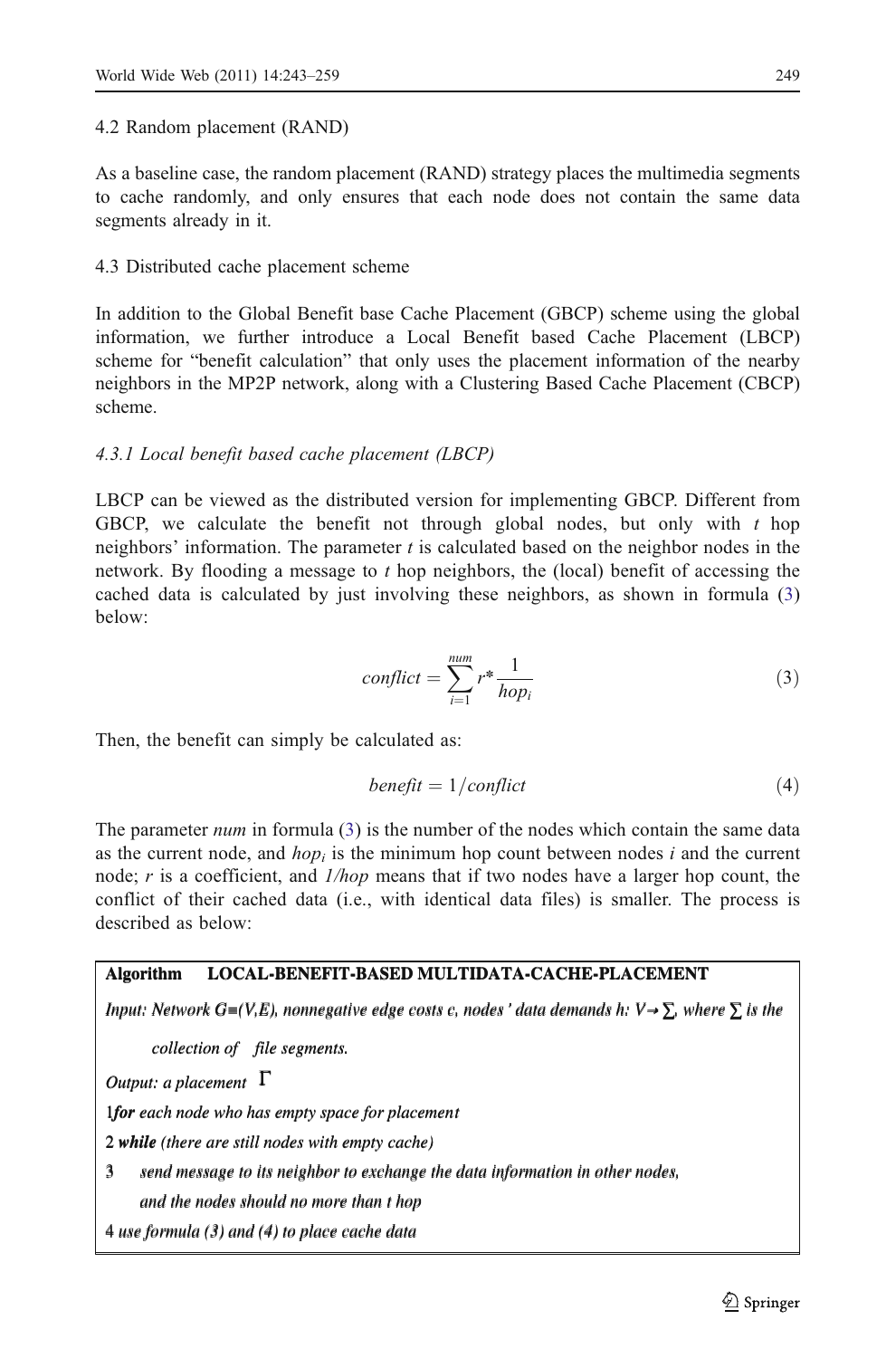### 4.3.2 Cluster based cache placement (CBCP)

Another distributed cache placement approach is based on nodes clustering. The clustering strategy is described as follows: each node first declares itself as a Cluster Head (CH). Each node *i* broadcasts to the list of nodes that it can hear, that is, the set of nodes that are within the communication range of node *i*. If a node *k* hears from a node *j* with a lower ID<sup>1</sup> than itself, node k sends to j a message requesting j to join. If j has already resigned from being a CH itself, *j* returns a rejection; otherwise *j* returns a confirmation. When  $k$  receives the confirmation and accepts j to be a member, j resigns itself from being a CH in its original cluster. If the cluster with node  $k$  as the CH has already reached the maximum size, all future requests for joining this cluster are automatically rejected.

When the above process is completed, the entire network is divided into a number of clusters. Every node belongs to a cluster, and it is either a CH or directly connected to a CH. The next step is for every cluster to broadcast its size to all the neighboring nodes. If a node  $k$  receives a message from a cluster  $C'$  which has a larger size than the cluster  $C$ currently containing node k, then k joins the new cluster C'. (This assumes that the larger cluster  $C'$  has not reached its maximum size yet.) Node  $k$  then sends notifications to both the new and old clusters to update its new membership status. The notifications first go to the CHs, and are then propagated to the relevant clusters. This process can be repeated as needed, depending on what the maximum cluster diameter is in this case. Each node keeps track of the ID of its CH, the time the node has been a member of its current cluster, as well as the number of nodes in the cluster. A CH also keeps track of the time for each node when the latter has become a member of that cluster.

It is possible for a cluster to grow too large. Consider a situation when a cluster is just below the maximally allowed size, and several nodes want to join simultaneously. Eventually, the CH will be notified of all the new nodes. When the size of the cluster exceeds the maximally allowed size, then one or more nodes need to leave the cluster. Note that a node can leave a cluster either due to such a situation, or because it is (physically) moving away from the cluster (e.g., more than  $d$  hops away from its CH). When a node  $j$ leaves a cluster, it tries to find another (new) cluster to join. That new cluster must not have reached the maximally allowed size, and the node  $i$  cannot be more than  $d$  hops away from the CH of the cluster. If several such clusters are found, node  $j$  joins the largest one. If no such cluster is found, node  $j$  forms a cluster containing  $j$  as the single member, with the CH being itself. After all the nodes have been attached to some clusters, the cache placement is then conducted based on the conflict function defined in formula ([3\)](#page-6-0).

### 4.3.3 Approximate ratio analysis

We now conduct some analysis on the approximate ratios of the cache placement schemes introduced above. Assuming the access cost of the best placement is  $C_{\alpha}$ , we have the following lemmas. For the sake of easier analysis, we suppose the delay of each hop is the same.

Lemma 1 If a placement algorithm can ensure every node to get the needed data from no more then d hops in the network, then the cost of this placement algorithm is no more than  $dC<sub>o</sub>$ 

*Proof* When every node can get the needed data from its local cache, the cost is 0. When the data is in a neighbor's cache, each node should be able to get the data with at least the

<sup>&</sup>lt;sup>1</sup> Each ID is a random number generated with the current time as the "seed" for each node.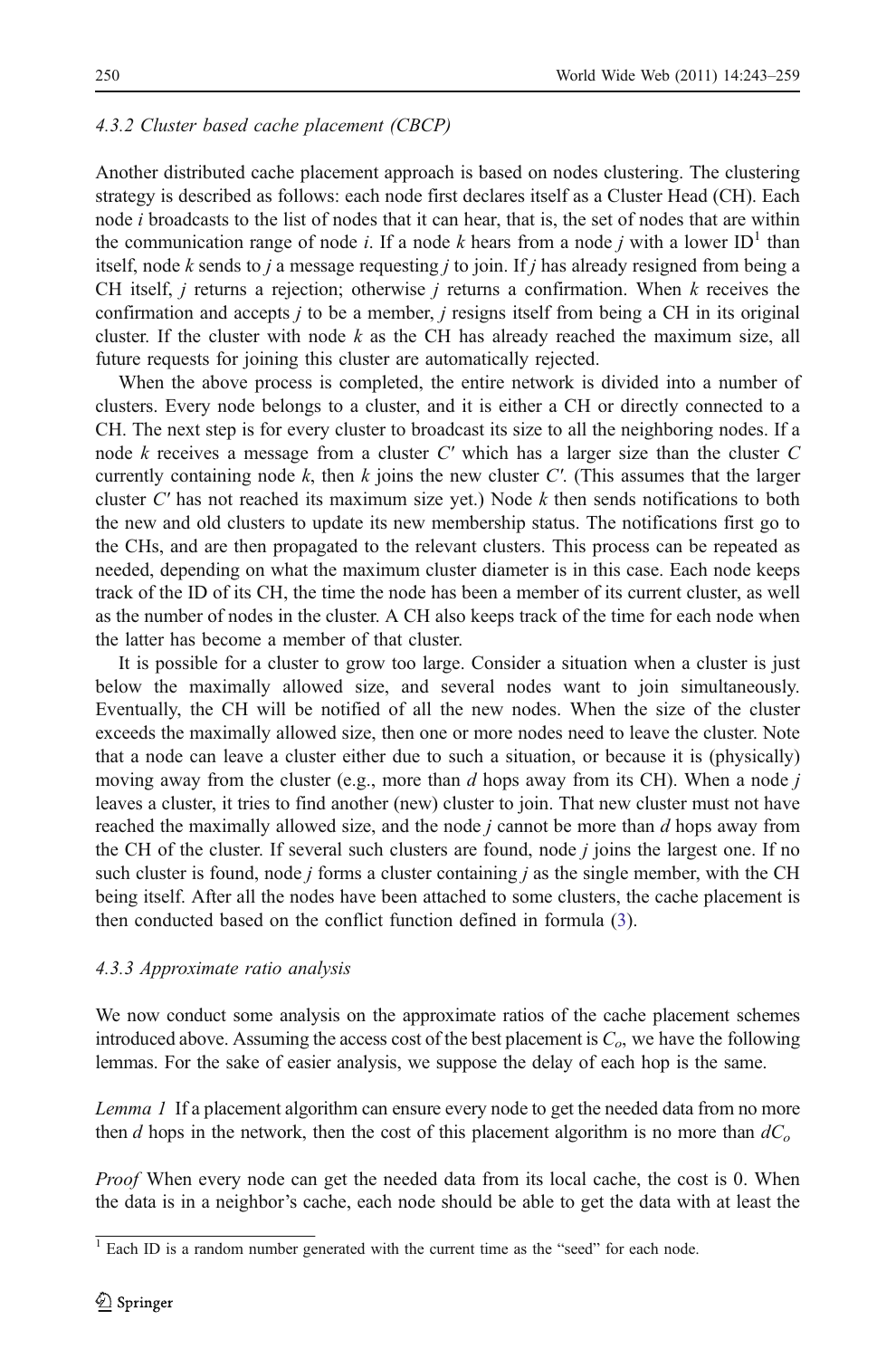<span id="page-8-0"></span>minimum 1 hop. As each data access cost of the placement algorithm is at most  $d$  hops, the total cost is thus no more than  $dC<sub>o</sub>$ 

Assertion 1 Suppose the maximum hops for each node to obtain all the segments via the placement algorithm GBCP is g, and the cost of GBCP is denoted as  $C_g$ , then we have  $C_g \leq gC_0$ .

Proof When a segment is not in the local cache, to obtain the segment with the optimal placement incurs at least 1 hop, However, the maximum hops for any node to obtain a cached file with GBCP is at most g hops. Based on Lemma 1, the assertion holds. Actually, the above assertion is rough, as GBCP will make all the segments to be "evenly" placed on each node. As a result, the maximum hop count g will be small.

Assertion 2 If we use m hops neighbors for conflict calculation where  $m$  is the maximum number of hops for any of the nodes to obtain any of the required data files, then the access cost of algorithm LBCP is no more than  $mC<sub>o</sub>$ .

Proof If there are data segments which have not been added to the sub-graph composed by the  $m$  hop neighbors, then we claim that each placement generated by LBCP will involve a new segment. Otherwise, suppose a segment/file already existing in cache is added again, the benefit will then be smaller, which conflicts with our placement rule. So the segment/ file can not be added. As a result, after LBCP is invoked, every node can get its needed data with no more than  $m$  hops, and thus this assertion holds based on Lemma 1.

Assertion 3 If every cluster can contain all the segments, then algorithm CBCP can have a placement with its access cost being no more than  $kC<sub>o</sub>$ , where k is the maximum diameter which is the maximum distance (denoted as minimum path) of any pair of nodes in the graph corresponding to the largest cluster.

Proof As each cluster generated by the CBCP scheme contains all the segments, and the maximum distance of the largest cluster is  $k$ , then every node can get the required data with no more than  $k$  hops. When the data segment is not in the local cache, the optimal placement still needs at least 1 hop to obtain the required data; if the data segment is obtained from local cache, it is counted as of 0 hop. Based on Lemma 1, this assertion holds.

## 5 Cache update

In the set up stage of a MP2P network when caches are first time placed or when the MP2P network is relatively static, the Global Benefit base Cache Placement (GBCP) algorithm can be used for cache placement if a central server exists; otherwise, the Local Benefit based Cache Placement (LBCP) scheme can be used. As the nodes in a MP2P network can be quite dynamic, the initial placement may be non-optimal subsequently, hence cache update/replacement is required. In this section, we present two types of cache update schemes for this purpose.

5.1 Global cache update

The first scheme assumes that there exists a central server. When a multimedia segment/file can not be found from the MP2P network as per a new data request, the server chooses a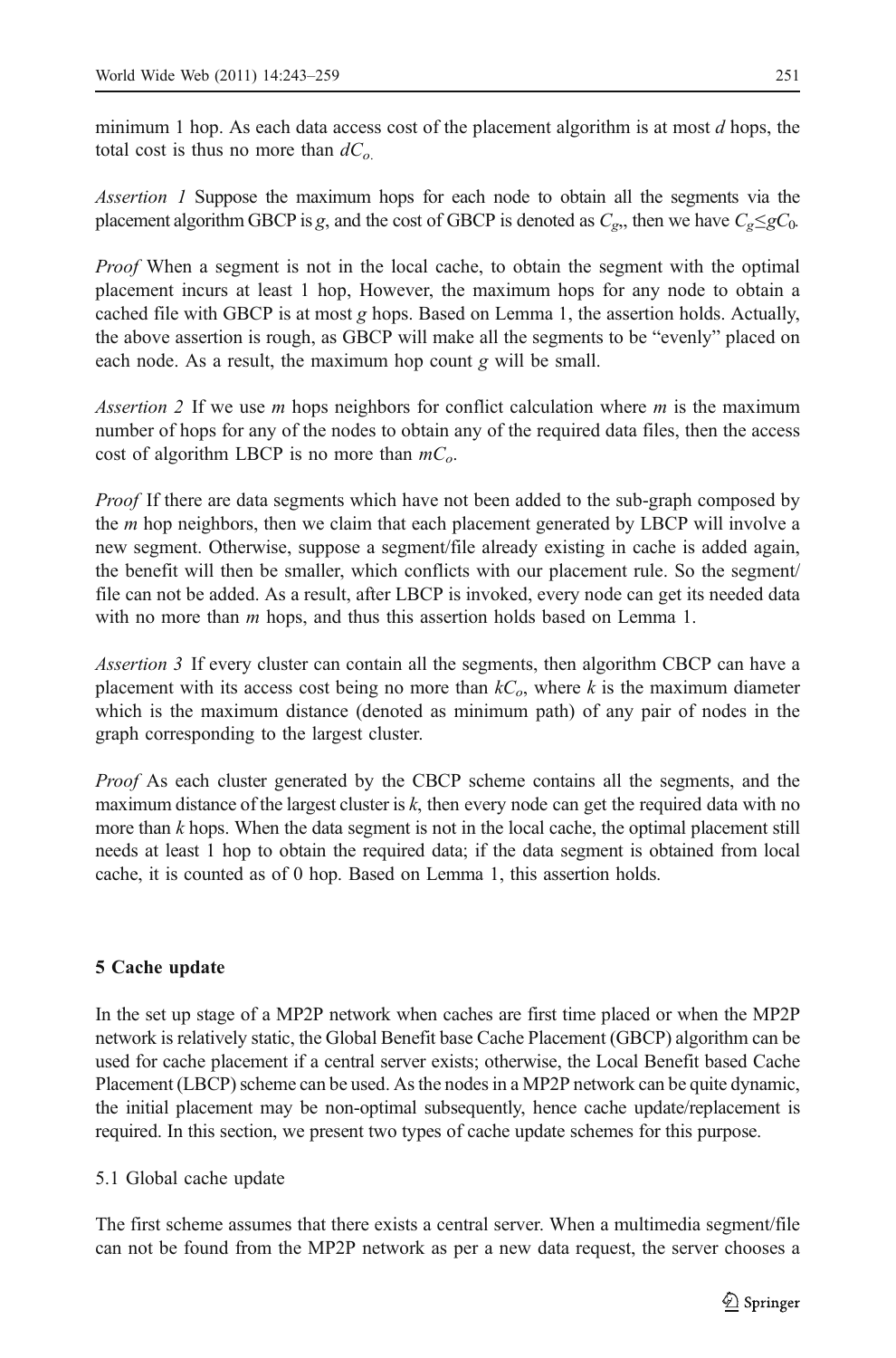node  $p$  with a globally minimum benefit block for possible cache update. In particular, the new segment/file is placed on p's cache by replacing an old segment/file there. In other words, this scheme uses the global information from the server to update an individual node's cache.

### 5.2 Local cache update

While the global cache update scheme is simple to devise, it assumes a central server with a high calculation cost. In contrast, the local cache update scheme assumes that every mobile node has a Cache Request List recording the data requests from itself and its neighbors. When a mobile node receives a new data request from its neighbor, it undergoes a possible cache update to keep itself adaptive to the dynamic network conditions, based on formula (5) for calculating the weight of any of its cached blocks:

$$
W = \frac{F^f}{S^{s*}D^d} \tag{5}
$$

The variable  $F$  is the number of times the cached block (holding a segment/file) is requested (by itself and its neighbors), f, s, d are the ratio parameters for calculation, the parameter S is the size of the cached segment/file, and  $D$  is the duplication number of the cached segment/file in the network the node ever knows. For precise exposition, the calculation of the parameters  $D$  and  $F$  can be illustrated by formula (6) and (7) below:

$$
D = \sum_{i=1}^{t} \frac{num_i^n}{hop_i^n} \tag{6}
$$

$$
F = \sum_{i=1}^{t} \frac{freq_i^f}{hop_i^h} \tag{7}
$$

The parameters  $hop_i$  and  $num_i$  stand for the  $i_{th}$  hop and the repetition number of a segment at hop i in the network; The exponents  $n, f, h$  are the relative ratios of the corresponding parameters. *freq<sub>i</sub>* stands for the request times of a cache block with all the nodes at hop *i*. All the variables should be normalized by:

$$
hop_i = (hop_i - min-hop)/(max-hop - min-hop),
$$
  
\n
$$
num_i = (hop_i - min_number)/(max_number - min_number),
$$
  
\n
$$
freq_i = (freq_i - minfreq)/(maxfreq - minfreq).
$$

The segment/file with the minimum  $W$  will be kicked out of the cache and replaced by the newly required data item (viz, a multimedia file segment).

5.3 Further analysis: relationship between update and placement

Actually, cache placement is similar to multiple cache update to a great extent. If cache update is achieved globally, it can be regarded as "placement". On the other hand, though the benefit for cache update is calculated dynamically and locally, so as to accommodate dynamic data requests, the operation is conducted when each node in the MP2P network becomes "placed" which can be denoted as "fully cached".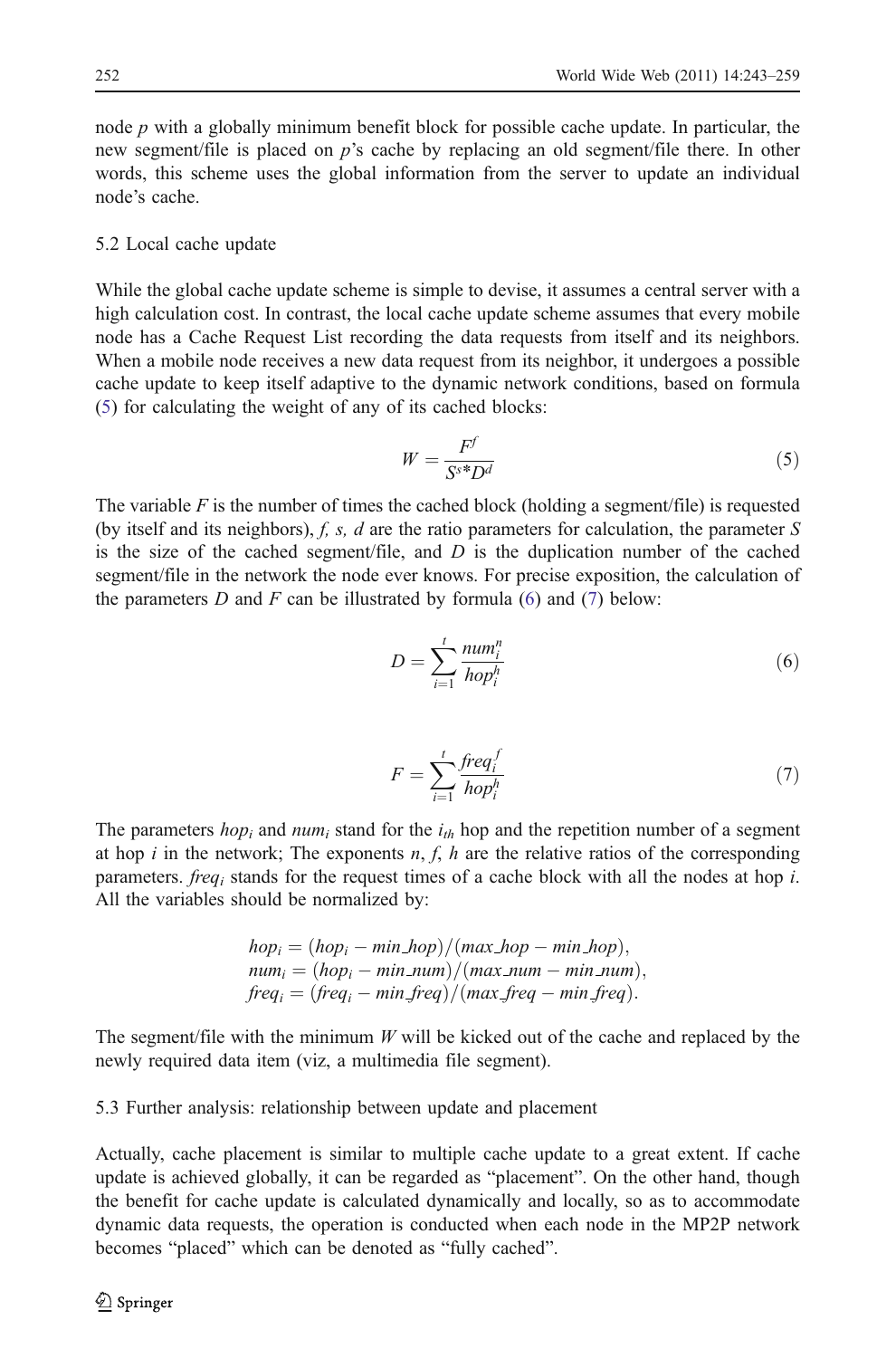<span id="page-10-0"></span>However, they still have some differences: when we "place" a cache block, there still exists enough space for holding the new segment/file, so no replacement will occur. On the other hand, when doing cache update, the predicted small-weight-ones should be kicked out.

### 6 Simulation experiments

In order to evaluate the efficiency of our proposed cache placement and update schemes, this section conducts comparison study on four cache placement schemes as: Random Cache Placement (RAND), Global Benefit based Cache Placement (GBCP), Localized Benefit based Cache Placement (LBCP) and Cluster Based Cache Placement (CBCP). Table 1 show the relative parameters for the simulation study.

Without loss of generality, in our simulation study, the compared measure is the Average Hop Count (AHC) for every node. AHC is defined as the average number of hops for a required mobile data to be transmitted. The length of each file is based on a uniform distribution. The comparisons are conducted in a simulated MP2P network with 40 nodes on a 600 m\*600 m square place. The user requests are generated based on Poisson distribution for each node. The nodes are moving based on a random walk model. The Hop Bound is the neighbors of the maximum hop distance for duplication calculation.

The first comparison in Figure [3](#page-11-0) assumes each node have a relatively small cache space (number of unit segments). With the changes of the cache size of each node, we compare the statistic variable AHC to evaluate the system performance. Note that if a mobile host can not get the required multimedia segment from its local cache and its neighbors' cache, it is assumed that its base station/access point can supply the multimedia data with a maximum hop count.

Figure [3](#page-11-0) is the scenario with each mobile node having about 5000 requests generated, there are totally 10 segments to cache, the total node number is 20 and the cache space for each node is 2. From the comparison, we find GBCP, LBCP and CBCP have little difference while GBCP has the minimum AHC. Note that if a node can obtain the requested data segment from its local cache, the hop count is regarded as 0. In the simulation, LBCP uses 3 hop neighbors for the cache benefit calculation. As the total data number is small, all three heuristic placement algorithms (other than the RAND) can

| Default value<br>Definition (range of value)                              |
|---------------------------------------------------------------------------|
| $2-10\%$ of the total file obtained                                       |
| $20-100$ (total file can be obtained)                                     |
| $20 - 100$                                                                |
| $600 \text{ m}$ <sup>*</sup> $600 \text{ m}$ matrix bound<br>Square place |
| $150 \; \text{m}$<br>$50 \text{ m} - 200 \text{ m}$                       |
| 500-5000                                                                  |
| When cache miss, the MHC value will be used<br>for calculation            |
| $2 - 8$                                                                   |
|                                                                           |

Table 1 The simulation parameters.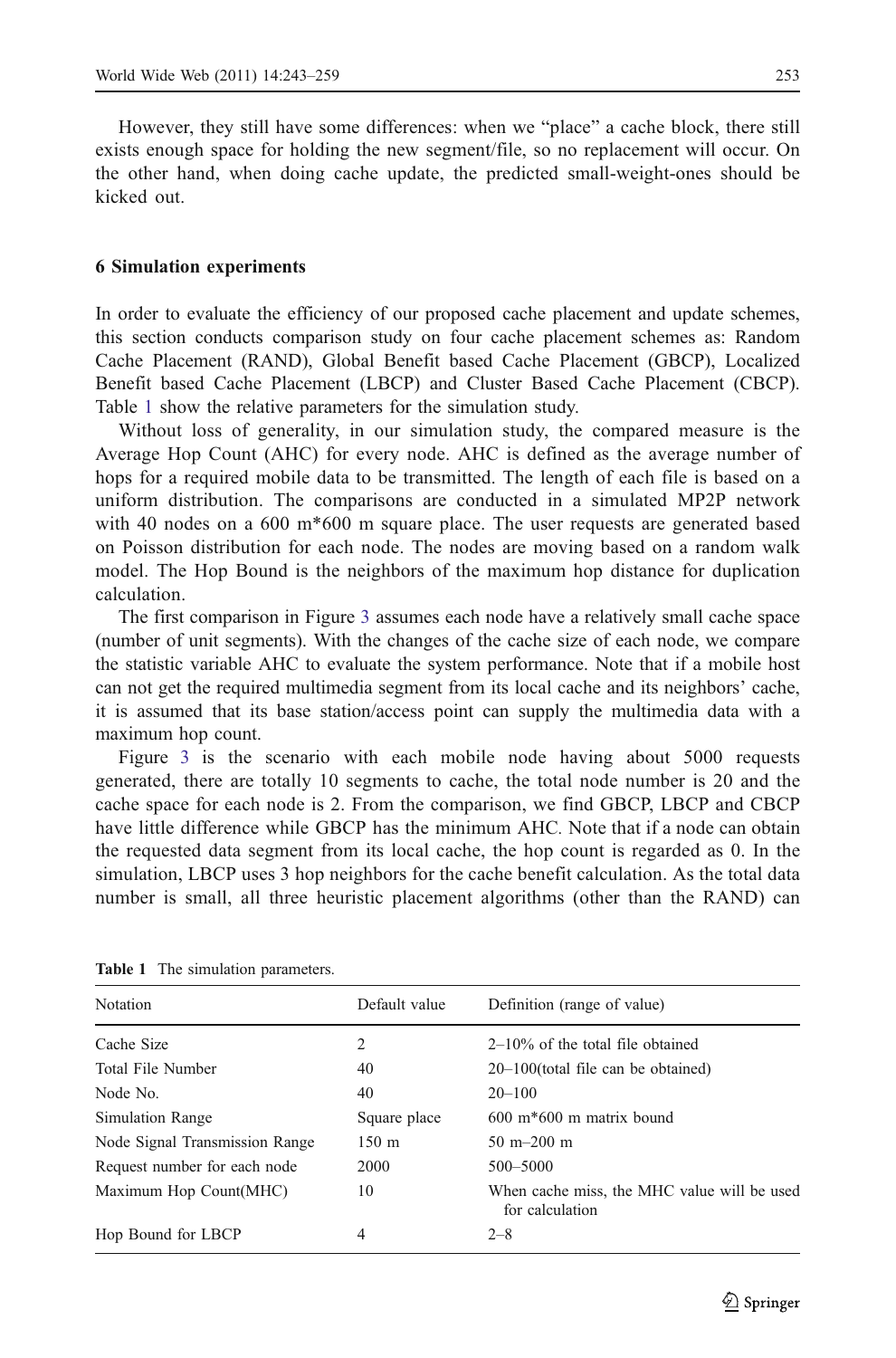<span id="page-11-0"></span>

place the data effectively. In fact, when the data number is small, most of the mobile nodes can obtain their requested multimedia segments from their 1 or 2 hops' neighbors.

Figure 4 investigates another comparison of the four cache placement schemes against different total number of multimedia segments to be accessed. Each node in the network can keep only 2 segments in its cache, this time the total node number is 40. When the total data number is small, all the cache placement schemes have little difference because most mobile nodes can obtain their needed data from nearby neighbors. As the total file number becomes larger, the GBCP algorithm wins out with respect to the hop count. While LBCP performs a bit poorer than GBCP, it does not need any global information of the network, and is very adaptive to the MP2P network conditions. When the number of data segments is not too large, GBCP and LBCP have little difference compared with the CBCP scheme. Although clustering is a quite



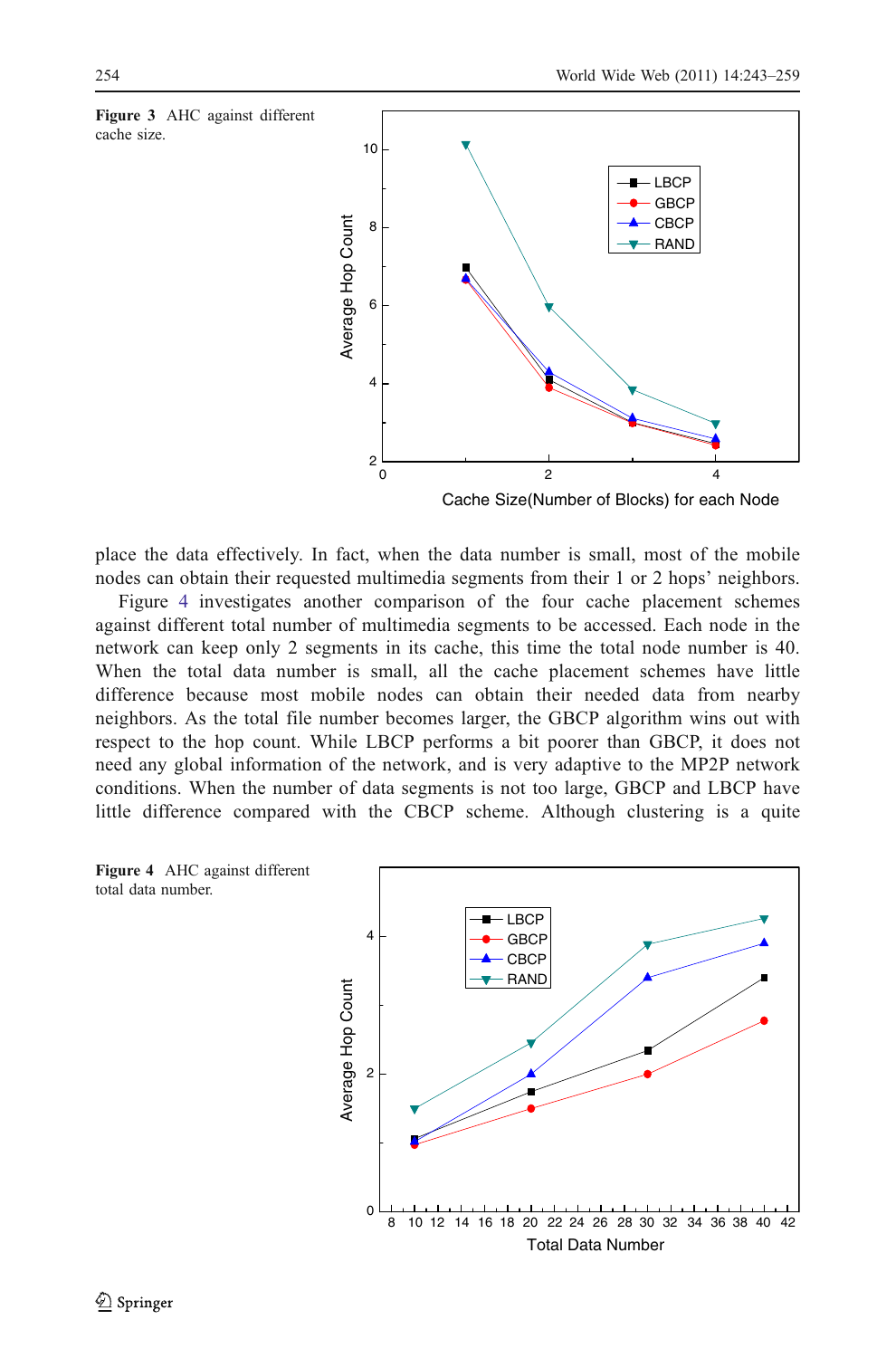effective method for MP2P network organization and management, it is obvious that CBCP does not perform as well as LBCP and GBCP when the total data number becomes large.

Figure 5 illustrates some detailed difference of the compared cache placement algorithms, the total data number is fixed with 80 data files and the cache space of each node can contain at most 2 data file. As revealed in the figure, when the total nodes number in the experiment increase; the AHC value of each algorithm becomes smaller for the available total cache space become bigger. By using 4 hops neighbor for duplication calculation for LBCP, compared with GBCP, it is only a bit worse than GBCP. We can find when nodes number is small, the CBCP scheme is even wore than random placement (RAND), that is because when nodes number is smaller, the nodes in each cluster is even smaller by dividing the cluster number on average. For CBCP scheme, the nodes should get the cache data only from the special cluster which they belong to, obviously CBCP scheme will cause many cache miss of the most request and the punish cost for cache miss is large. However, when the total node number get larger, each cluster can contain at least 1 copy of each data file, then the efficiency of it will easily exceed RAND.

A comparison of the running time of GBCP and LBCP mainly from the aspect of calculating time the placement benefit is illustrated in Figure [6](#page-13-0). Suppose  $n, d, c, e$  denote the node number, total multimedia segments number, cache blocks number and edge number of the simulation network, respectively. We further assume that one segment has the same size as one cache block and each segment has the same size. The running time complexity of GBCP is calculated as follows: every data placement needs to try, on average,  $0.5*n*d$  choices to place cache, so the calculation cost for a placement is  $0.5 * n * d * O(n^2)$ , where  $O(n^2)$  is the cost for calculating the minimum path for each pair of nodes by Dijkstra algorithm. The total number of cache blocks to place is  $n \ast c$ , so the cost for GBCP is  $0.5 * n * c * n * d * O(n^2)$ . The time complexity for GBCP is thus equal to  $O(cdn^4)$ . As for LBCP, the total number of cache blocks to place is also  $n \times c$ . For each placement, suppose t (t < n) neighbors have the same data segment in k hops, then the cost is  $t^*O(s^2)$  for conflict calculation, where  $O(s^2)$  is the minimum cost calculated for each pair of nodes within hop k, and s  $(s < n)$  is the maximum number of nodes of each sub-graph formed by



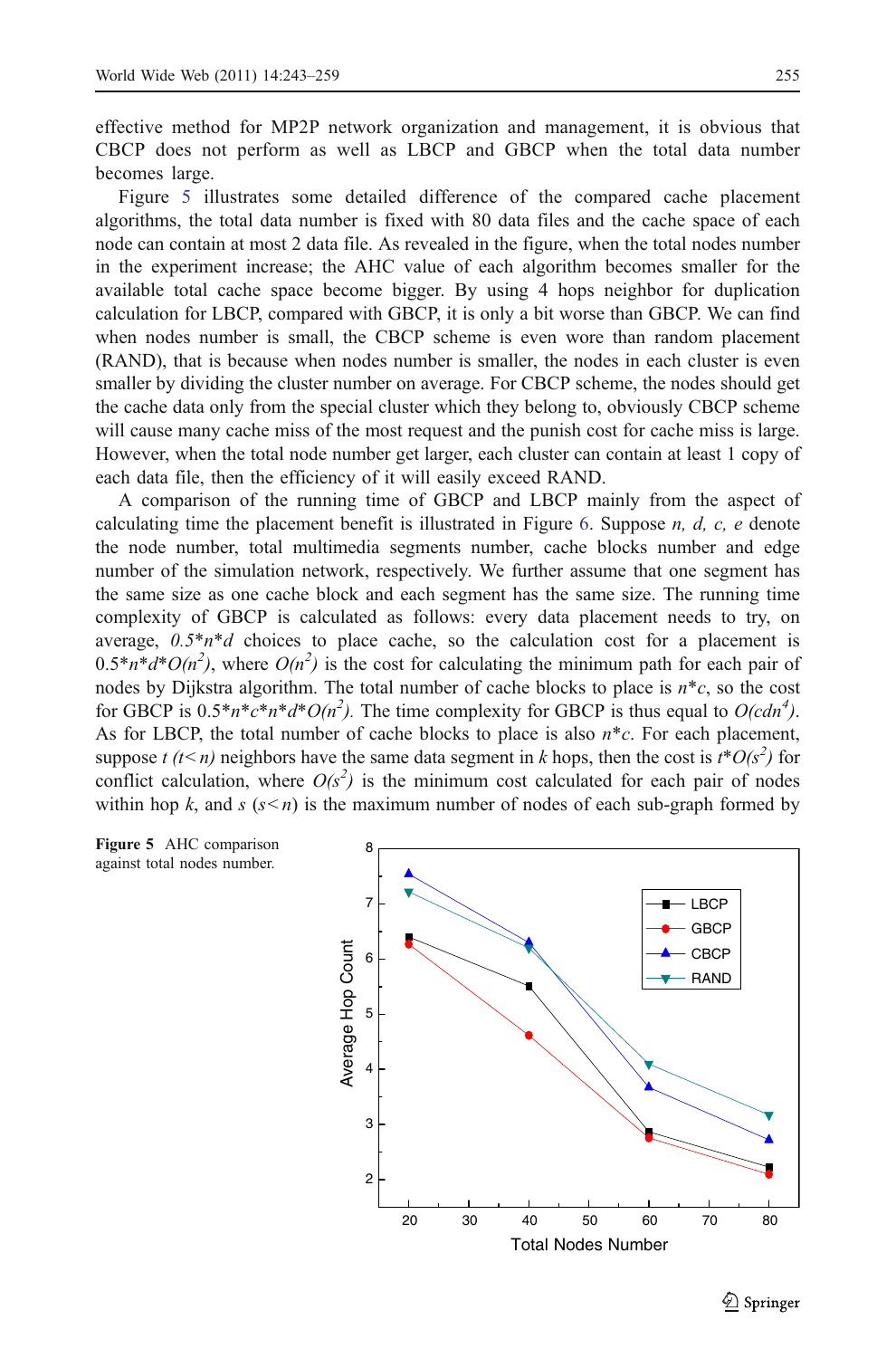

the nodes within h hops of the current node. Each time  $O(d/2)$  of multimedia segments should be accessed on average to select the segment with the maximum benefit. So the total calculation cost is:

$$
n^*c^*d/2^*t^*O(s^2) = O(cdt^2n) \ll O(cdn^4)
$$
\n(8)

We can calculate in advance all the minimum paths between every pair of nodes in the simulation network, but the inequality (8) remains the same. Figure 6 depicts the complexity (running time) comparison between GBCP and LBCP.

For algorithm LBCP, Figure 7 shows a comparison against different hop neighbors with totally 40 files. We compare AHC against the average cache size of each mobile node. Neighbors with different hop counts (marked as 2,4,6,8 hops) are considered for benefit calculation. Notably, when a node's cache space is small, taking further neighbors into the



#### <span id="page-13-0"></span>Figure 6 Run time comparison.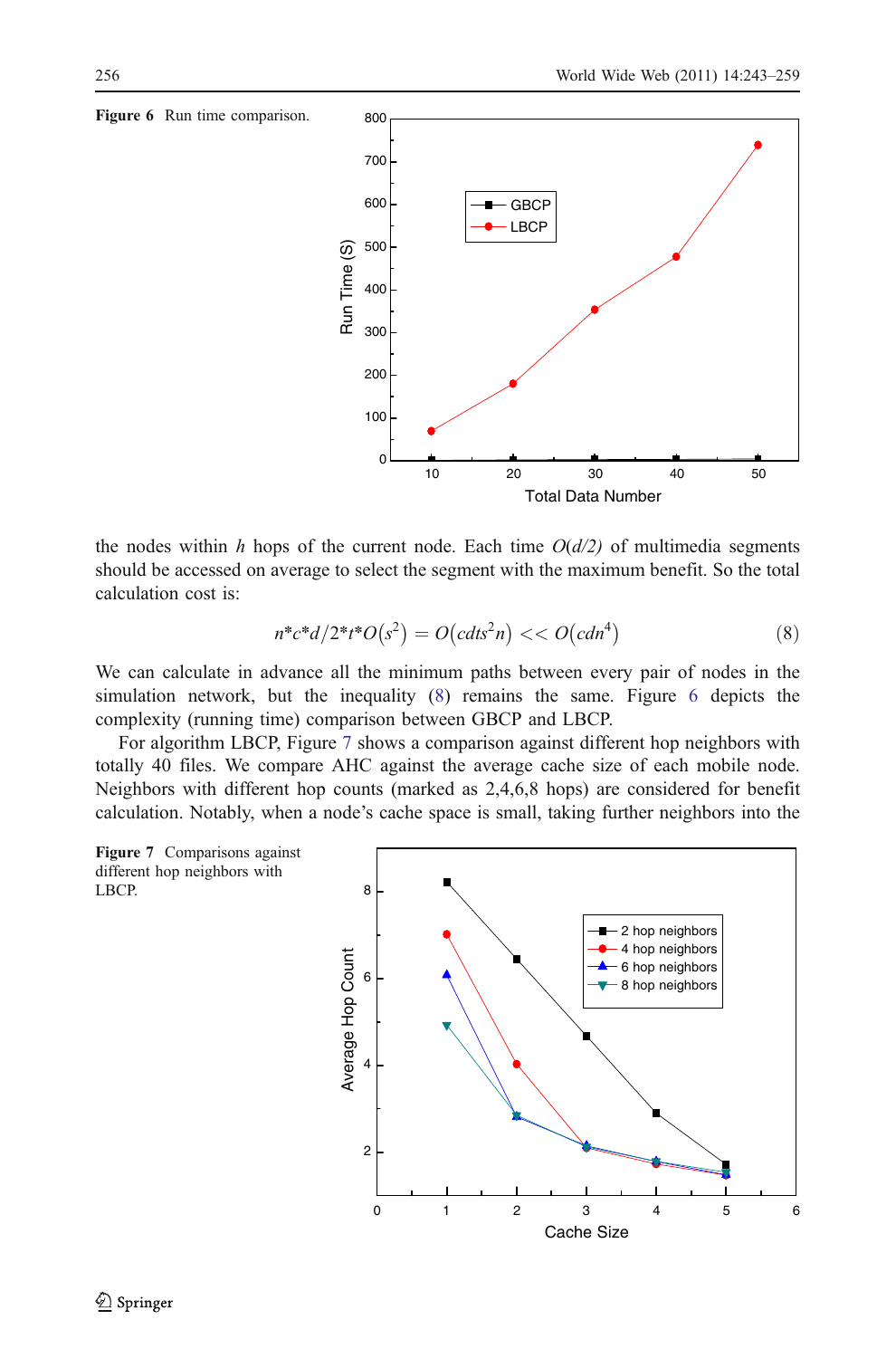

conflict calculation is useful; however, when the average cache size of each mobile node is large, it becomes meaningless to calculate the global benefit for cache placement.

Similar with Figure [7](#page-13-0), the experiment in Figure 8 takes comparison against various total data number with different hop neighbors for duplication calculation, in this scenario, totally 20 nodes combined with 20,40,60 and 80 data files are measured. Each node's cache size is at most 2 data file. The simulation illustrate that 4 or 6 hop neighbors used for duplication calculation is best in such scenario as the AHC value improvement is bigger. When the total hops used for duplication calculation become 8 from 6 hops, the improvement is small. However, in a distributed manner, farther neighbors used for duplication calculation means more information exchange and energy consumption.

The final experiment examines the advantage of combining placement and update operation in the network. As shown in Figure 9, with the placement and cache update support the





 $\mathcal{D}$  Springer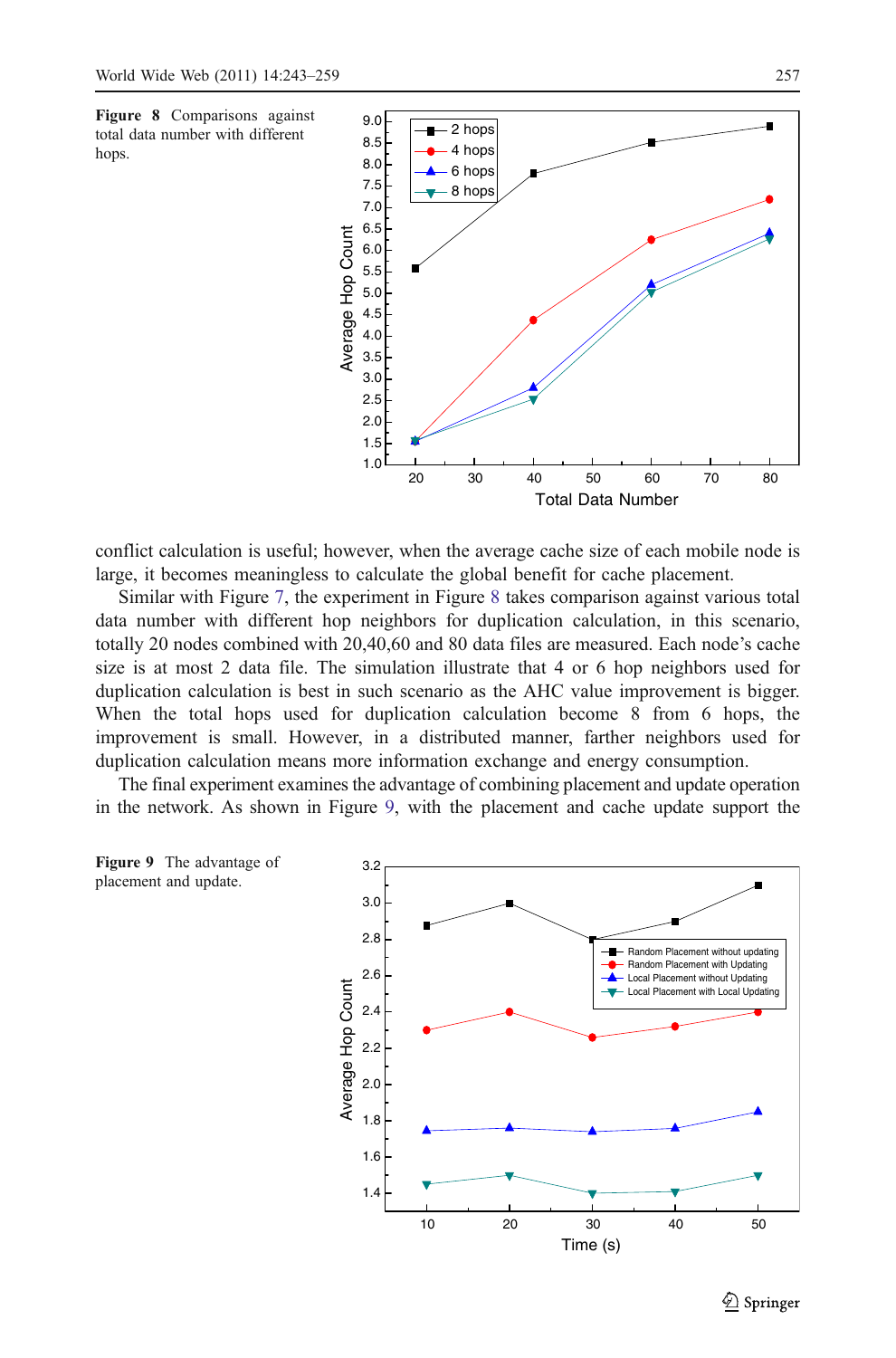<span id="page-15-0"></span>network can greatly decrease the AHC value for data access, compared with those supporting none (i.e., no operation) or just one type of these operations. Indeed, an optimized placement and demand-adaptive cache update can make data requests to be satisfied mostly from local or only a few hops' neighbors. In addition, proper update support can handle the problems of dynamic user movement and data popularity change effectively.

### 7 Conclusion and future work

MP2P networks provide decentralization, self-organization, scalability characters, but suffer from high latency and link break problems. In this article, we have proposed several cache placement and update schemes for MP2P networks. Various simulation experiments show that: (1): the Global Benefit based Cache Placement (GBCP) has the best placement cost but is hard to be implemented in a distributed manner; (2): the Cluster Based Cache Placement (CBCP) is a useful method for MP2P network management, yet the efficiency is not as good; (3): both CBCP and the LBCP schemes are easier for adoption in a real MP2P network, and they have nearly the same cost as the GBCP scheme when the local cache size of each node is not too small (hence the chance of having segment duplication is relatively high); (4): LBCP can get much the same cost as GBCP if the conflict is calculated with enough neighbors and when the level of data redundancy is not too small; (5): the support and provision of both placement and cache update can greatly decrease the AHC for data access, thereby improving the overall efficiency of the entire MP2P network.

As future work, energy consumption as a new parameter will be considered, and more subtle statistic values (e.g., the total bytes of messages sent and received) should be calculated for cache placement and update. Furthermore, as mobile devices are very often different in their inner characters such as their bandwidth, cache size, process ability and even security level, mobile caching and update with heterogeneous nodes in heterogeneous wireless networks (with possibly different service providers) will be a challenging and practically important direction for our future work.

Acknowledgements The research described in this paper has been supported primarily by a grant from City University of Hong Kong (Project No.7008043), and partially by a grant from the Research Grants Council of the Hong Kong SAR, China (Project No. CityU 117608). It has also been supported by the Key Program of Natural Science Foundation of China (No.60933013) and the National Natural Science Foundation of China (Grant No.60775037, 61073110). The research has been benefited from various discussions among the group members of the Joint Research Lab between CityU (Hong Kong) and USTC (China) in their advanced research institute in Suzhou, China.

### References

- 1. Arya, V., Garg, N., Khandekar, R., Meyerson, A., Munagala, K., Pandit, V.: Local search heuristics for kmedian and facility location problems. Society for Industrial and Applied Mathematics. (2004)
- 2. Baev, I., Rajaraman, R.: Approximation algorithms for data placement in arbitrary networks, Proc. 12th ACM-SIAM Symposium on Discrete Algorithms, pp. 661–670, USA, (2001)
- 3. Chan, A., Lau, R., Ng, B.: A hybrid motion prediction method for caching and prefetching in distributed virtual environments. ACM VRST 2001, pp. 135–142 (2001)
- 4. Charikar, M., Guha, S.: Improved combinatorial algorithms for the facility location and k-median problems, Proc. 40th IEEE Symposium on Foundations of Computer Science. 378–388 (1999)
- 5. Gupta, A., Kumar, A., Roughgarden, T.: Simpler and better approximation algorithms for network design. STOC'03, June 9–11, 2003, San Diego, California, USA